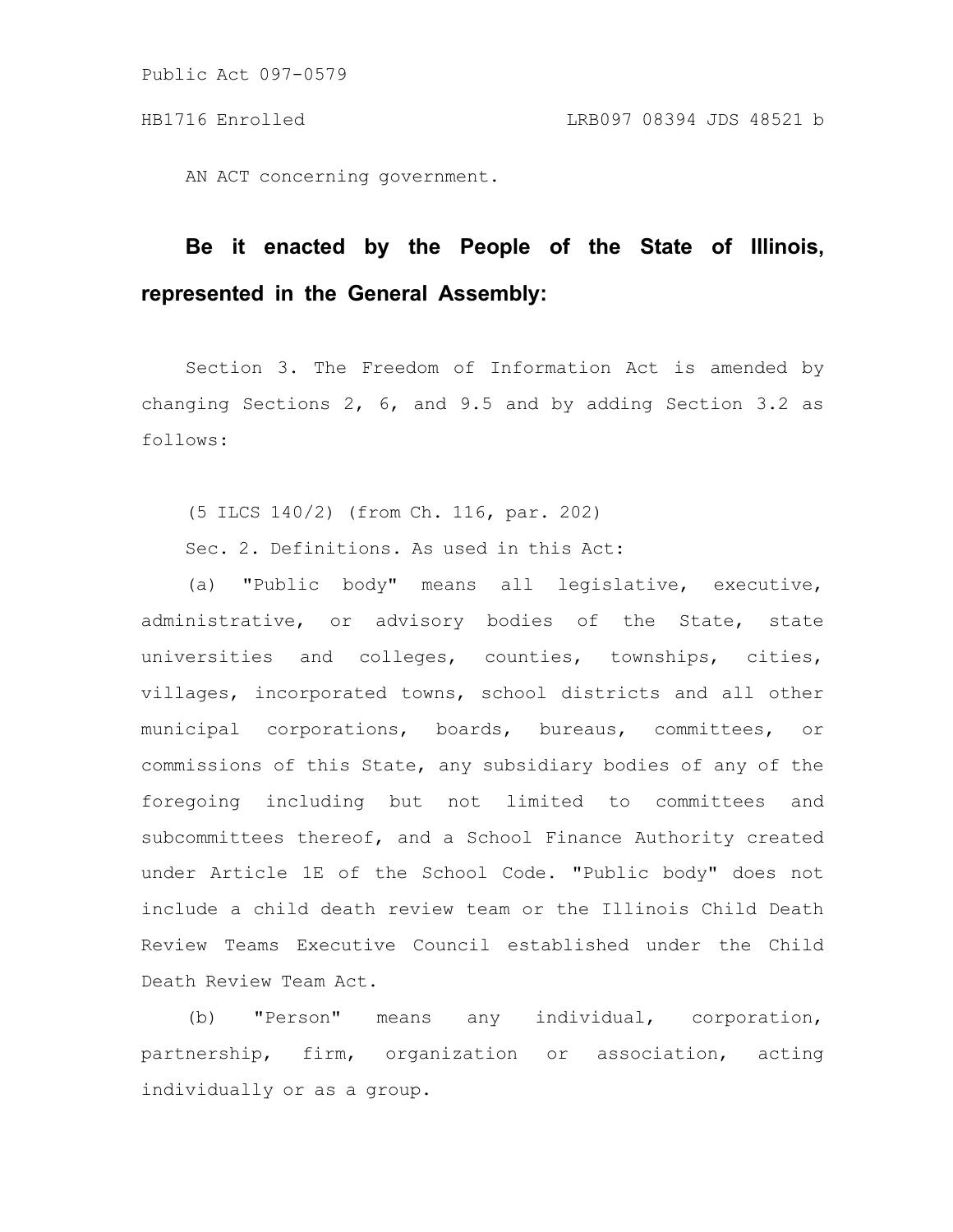## HB1716 Enrolled LRB097 08394 JDS 48521 b

(c) "Public records" means all records, reports, forms, writings, letters, memoranda, books, papers, maps, photographs, microfilms, cards, tapes, recordings, electronic data processing records, electronic communications, recorded information and all other documentary materials pertaining to the transaction of public business, regardless of physical form or characteristics, having been prepared by or for, or having been or being used by, received by, in the possession of, or under the control of any public body.

(c-5) "Private information" means unique identifiers, including a person's social security number, driver's license number, employee identification number, biometric identifiers, personal financial information, passwords or other access codes, medical records, home or personal telephone numbers, and personal email addresses. Private information also includes home address and personal license plates, except as otherwise provided by law or when compiled without possibility of attribution to any person.

(c-10) "Commercial purpose" means the use of any part of a public record or records, or information derived from public records, in any form for sale, resale, or solicitation or advertisement for sales or services. For purposes of this definition, requests made by news media and non-profit, scientific, or academic organizations shall not be considered to be made for a "commercial purpose" when the principal purpose of the request is (i) to access and disseminate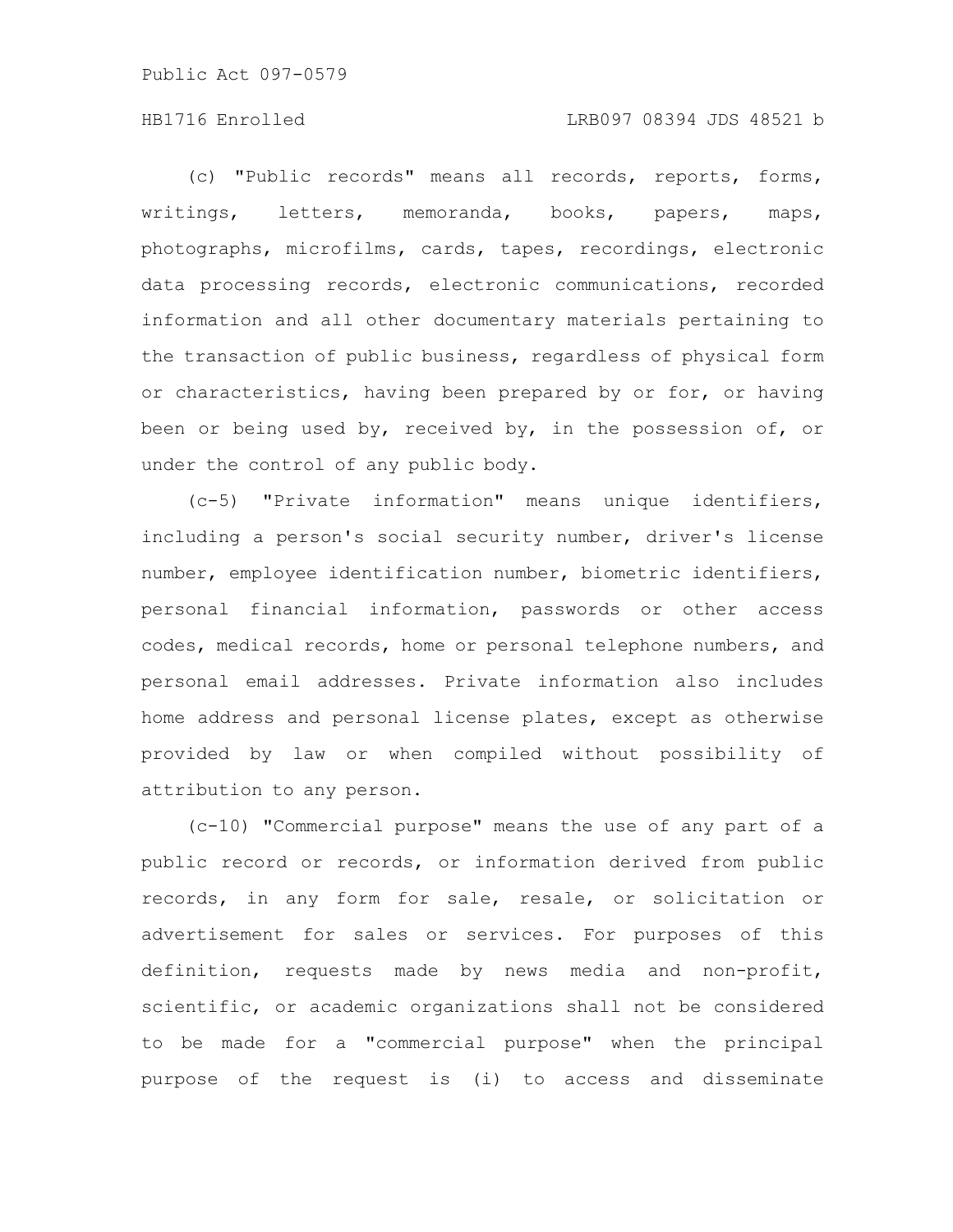# HB1716 Enrolled LRB097 08394 JDS 48521 b

information concerning news and current or passing events, (ii) for articles of opinion or features of interest to the public, or (iii) for the purpose of academic, scientific, or public research or education.

(d) "Copying" means the reproduction of any public record by means of any photographic, electronic, mechanical or other process, device or means now known or hereafter developed and available to the public body.

(e) "Head of the public body" means the president, mayor, chairman, presiding officer, director, superintendent, manager, supervisor or individual otherwise holding primary executive and administrative authority for the public body, or such person's duly authorized designee.

(f) "News media" means a newspaper or other periodical issued at regular intervals whether in print or electronic format, a news service whether in print or electronic format, a radio station, a television station, a television network, a community antenna television service, or a person or corporation engaged in making news reels or other motion picture news for public showing.

(g) "Recurrent requester", as used in Section 3.2 of this Act, means a person that, in the 12 months immediately preceding the request, has submitted to the same public body (i) a minimum of 50 requests for records, (ii) a minimum of 15 requests for records within a 30-day period, or (iii) a minimum of 7 requests for records within a 7-day period. For purposes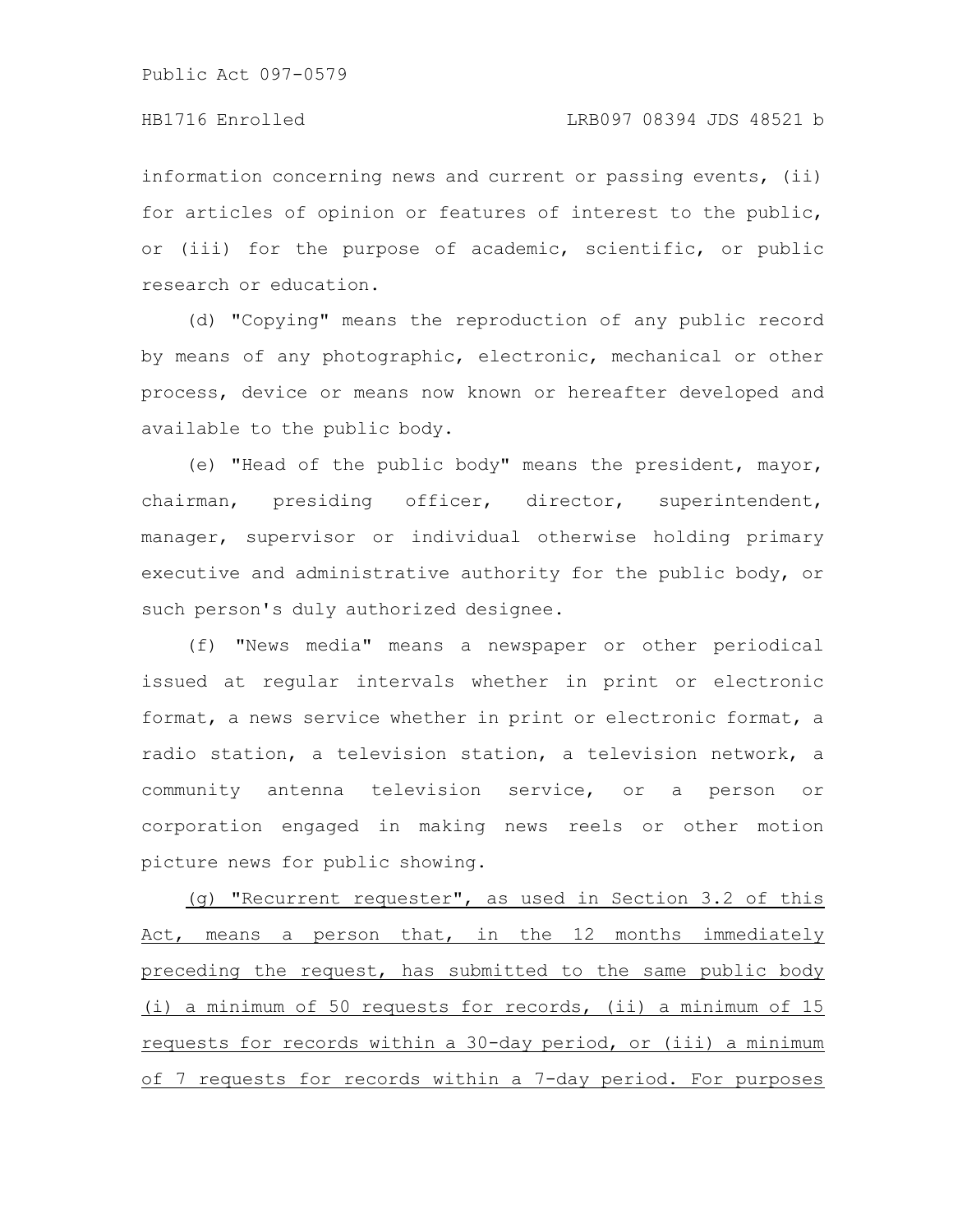of this definition, requests made by news media and non-profit, scientific, or academic organizations shall not be considered in calculating the number of requests made in the time periods in this definition when the principal purpose of the requests is (i) to access and disseminate information concerning news and current or passing events, (ii) for articles of opinion or features of interest to the public, or (iii) for the purpose of academic, scientific, or public research or education.

For the purposes of this subsection  $(q)$ , "request" means a written document (or oral request, if the public body chooses to honor oral requests) that is submitted to a public body via personal delivery, mail, telefax, electronic mail, or other means available to the public body and that identifies the particular public record the requester seeks. One request may identify multiple records to be inspected or copied.

(Source: P.A. 96-261, eff. 1-1-10; 96-542, eff. 1-1-10; 96-1000, eff. 7-2-10.)

(5 ILCS 140/3.2 new)

Sec. 3.2. Recurrent requesters.

(a) Nothwithstanding any provision of this Act to the contrary, a public body shall respond to a request from a recurrent requester, as defined in subsection (g) of Section 2, within 21 business days after receipt. The response shall (i) provide to the requester an estimate of the time required by the public body to provide the records requested and an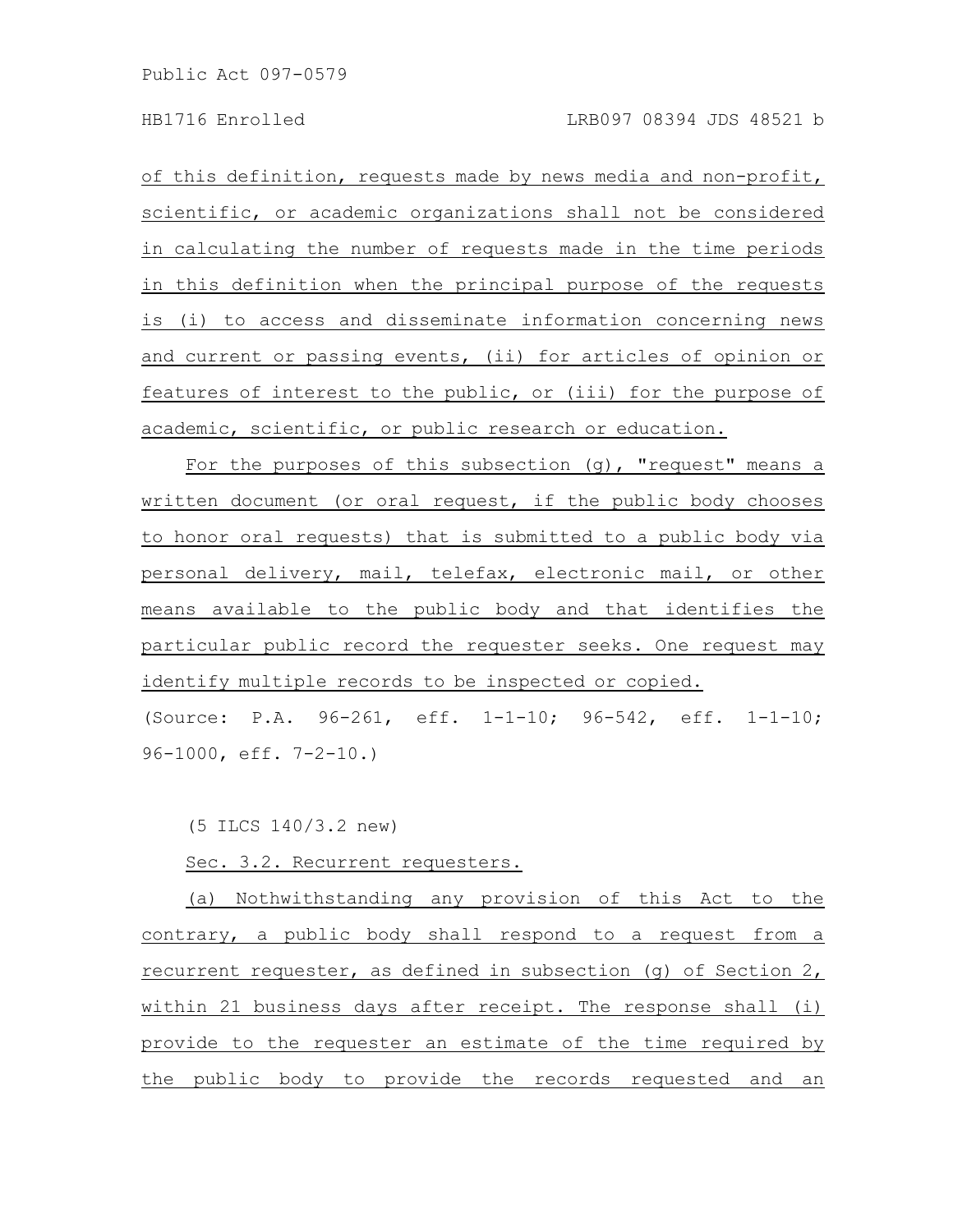estimate of the fees to be charged, which the public body may require the person to pay in full before copying the requested documents, (ii) deny the request pursuant to one or more of the exemptions set out in this Act, (iii) notify the requester that the request is unduly burdensome and extend an opportunity to the requester to attempt to reduce the request to manageable proportions, or (iv) provide the records requested.

(b) Within 5 business days after receiving a request from a recurrent requester, as defined in subsection (g) of Section 2, the public body shall notify the requester (i) that the public body is treating the request as a request under subsection (g) of Section 2, (ii) of the reasons why the public body is treating the request as a request under subsection (g) of Section 2, and (iii) that the public body will send an initial response within 21 business days after receipt in accordance with subsection (a) of this Section. The public body shall also notify the requester of the proposed responses that can be asserted pursuant to subsection (a) of this Section.

(c) Unless the records are exempt from disclosure, a public body shall comply with a request within a reasonable period considering the size and complexity of the request.

(5 ILCS 140/6) (from Ch. 116, par. 206)

Sec. 6. Authority to charge fees.

(a) When a person requests a copy of a record maintained in an electronic format, the public body shall furnish it in the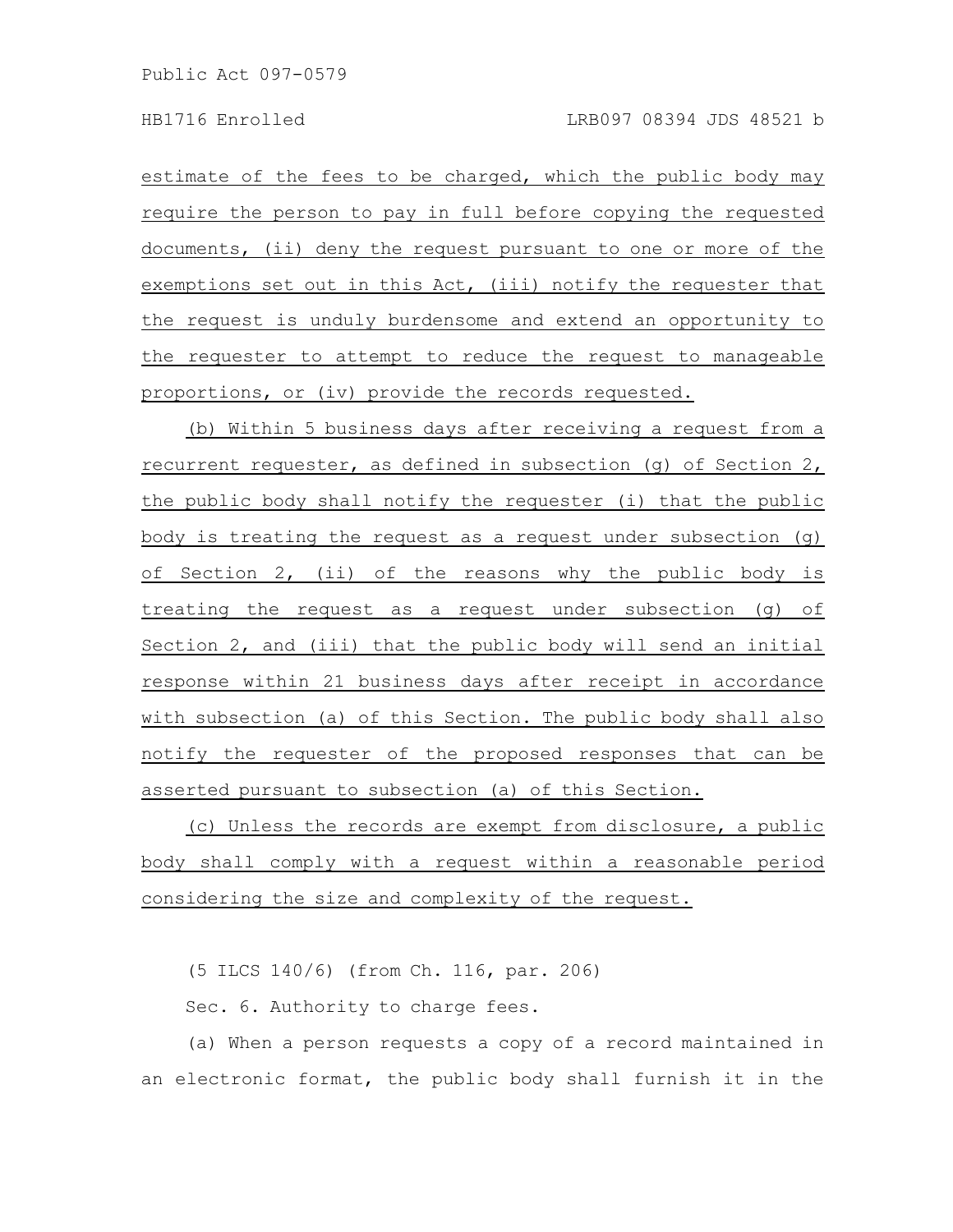electronic format specified by the requester, if feasible. If it is not feasible to furnish the public records in the specified electronic format, then the public body shall furnish it in the format in which it is maintained by the public body, or in paper format at the option of the requester. A public body may charge the requester for the actual cost of purchasing the recording medium, whether disc, diskette, tape, or other medium. A public body may not charge the requester for the costs of any search for and review of the records or other personnel costs associated with reproducing the records, except for commercial requests as provided in subsection (f) of this Section. Except to the extent that the General Assembly expressly provides, statutory fees applicable to copies of public records when furnished in a paper format shall not be applicable to those records when furnished in an electronic format.

(b) Except when a fee is otherwise fixed by statute, each public body may charge fees reasonably calculated to reimburse its actual cost for reproducing and certifying public records and for the use, by any person, of the equipment of the public body to copy records. No fees shall be charged for the first 50 pages of black and white, letter or legal sized copies requested by a requester. The fee for black and white, letter or legal sized copies shall not exceed 15 cents per page. If a public body provides copies in color or in a size other than letter or legal, the public body may not charge more than its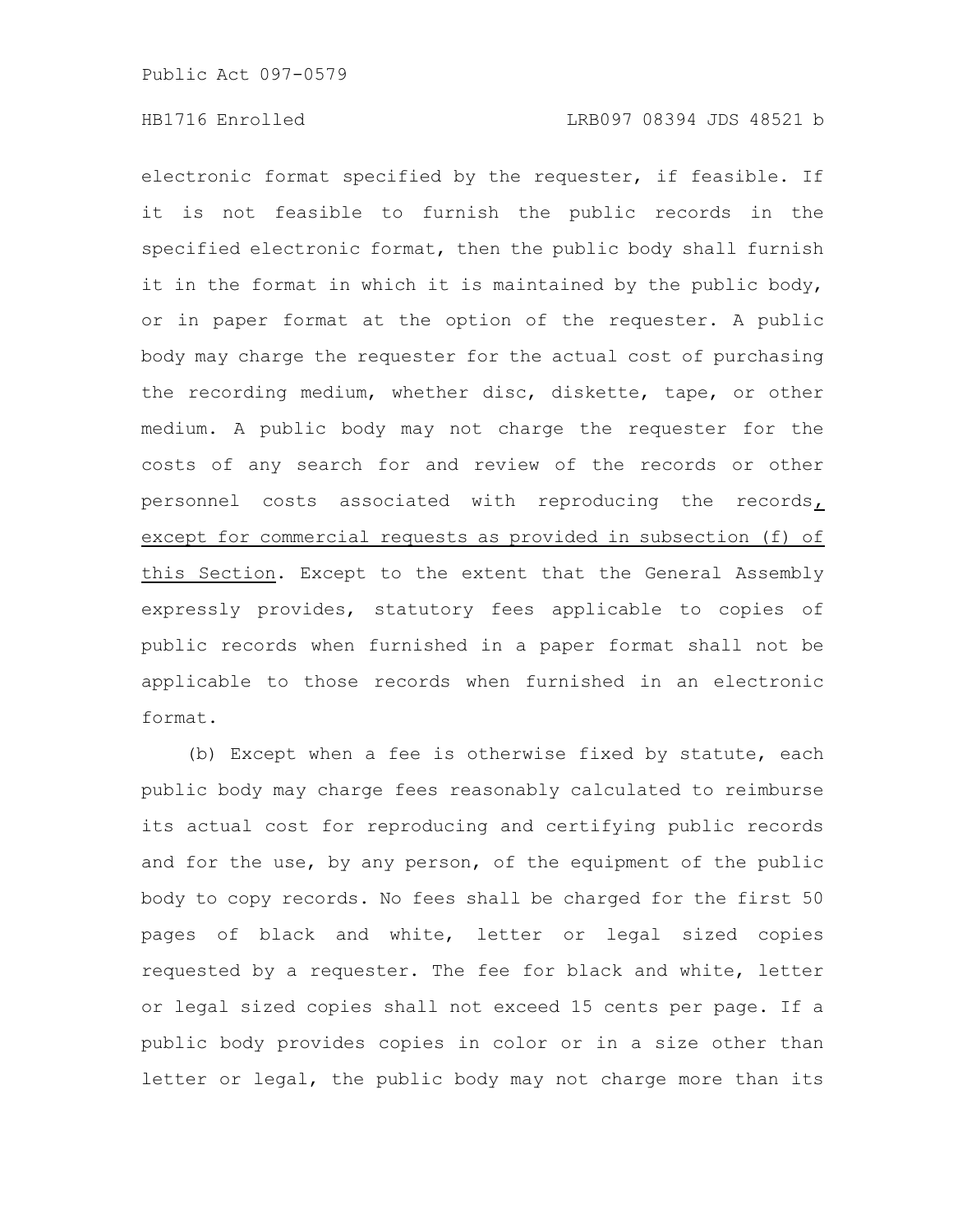# HB1716 Enrolled LRB097 08394 JDS 48521 b

actual cost for reproducing the records. In calculating its actual cost for reproducing records or for the use of the equipment of the public body to reproduce records, a public body shall not include the costs of any search for and review of the records or other personnel costs associated with reproducing the records, except for commercial requests as provided in subsection (f) of this Section. Such fees shall be imposed according to a standard scale of fees, established and made public by the body imposing them. The cost for certifying a record shall not exceed \$1.

(c) Documents shall be furnished without charge or at a reduced charge, as determined by the public body, if the person requesting the documents states the specific purpose for the request and indicates that a waiver or reduction of the fee is in the public interest. Waiver or reduction of the fee is in the public interest if the principal purpose of the request is to access and disseminate information regarding the health, safety and welfare or the legal rights of the general public and is not for the principal purpose of personal or commercial benefit. For purposes of this subsection, "commercial benefit" shall not apply to requests made by news media when the principal purpose of the request is to access and disseminate information regarding the health, safety, and welfare or the legal rights of the general public. In setting the amount of the waiver or reduction, the public body may take into consideration the amount of materials requested and the cost of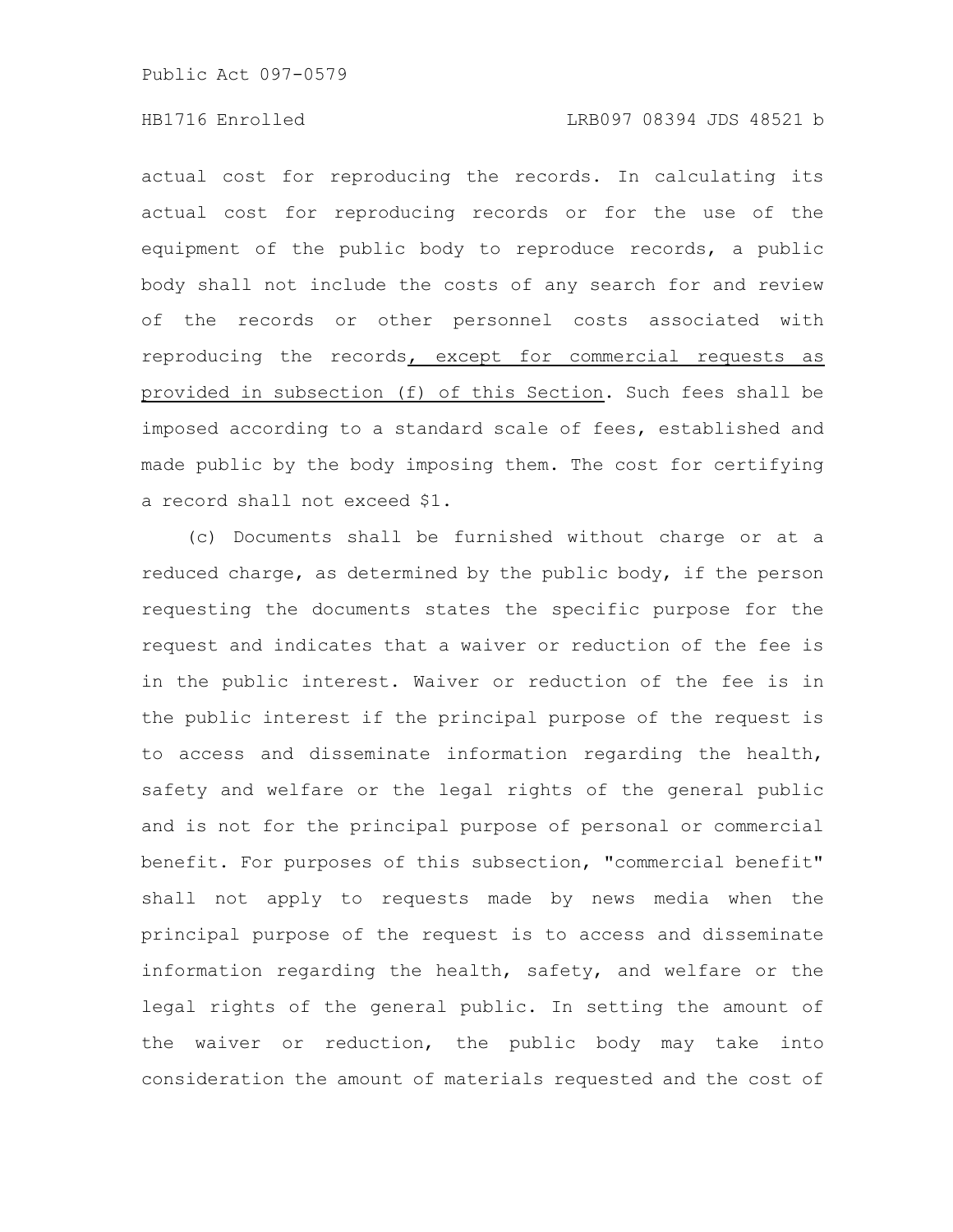copying them.

(d) The imposition of a fee not consistent with subsections (6)(a) and (b) of this Act constitutes a denial of access to public records for the purposes of judicial review.

(e) The fee for each abstract of a driver's record shall be as provided in Section 6-118 of "The Illinois Vehicle Code", approved September 29, 1969, as amended, whether furnished as a paper copy or as an electronic copy.

(f) A public body may charge up to \$10 for each hour spent by personnel in searching for and retrieving a requested record. No fees shall be charged for the first 8 hours spent by personnel in searching for or retrieving a requested record. A public body may charge the actual cost of retrieving and transporting public records from an off-site storage facility when the public records are maintained by a third-party storage company under contract with the public body. If a public body imposes a fee pursuant to this subsection (f), it must provide the requester with an accounting of all fees, costs, and personnel hours in connection with the request for public records. The provisions of this subsection (f) apply only to commercial requests.

(Source: P.A. 96-542, eff. 1-1-10; 96-1000, eff. 7-2-10.)

(5 ILCS 140/9.5) Sec. 9.5. Public Access Counselor; opinions. (a) A person whose request to inspect or copy a public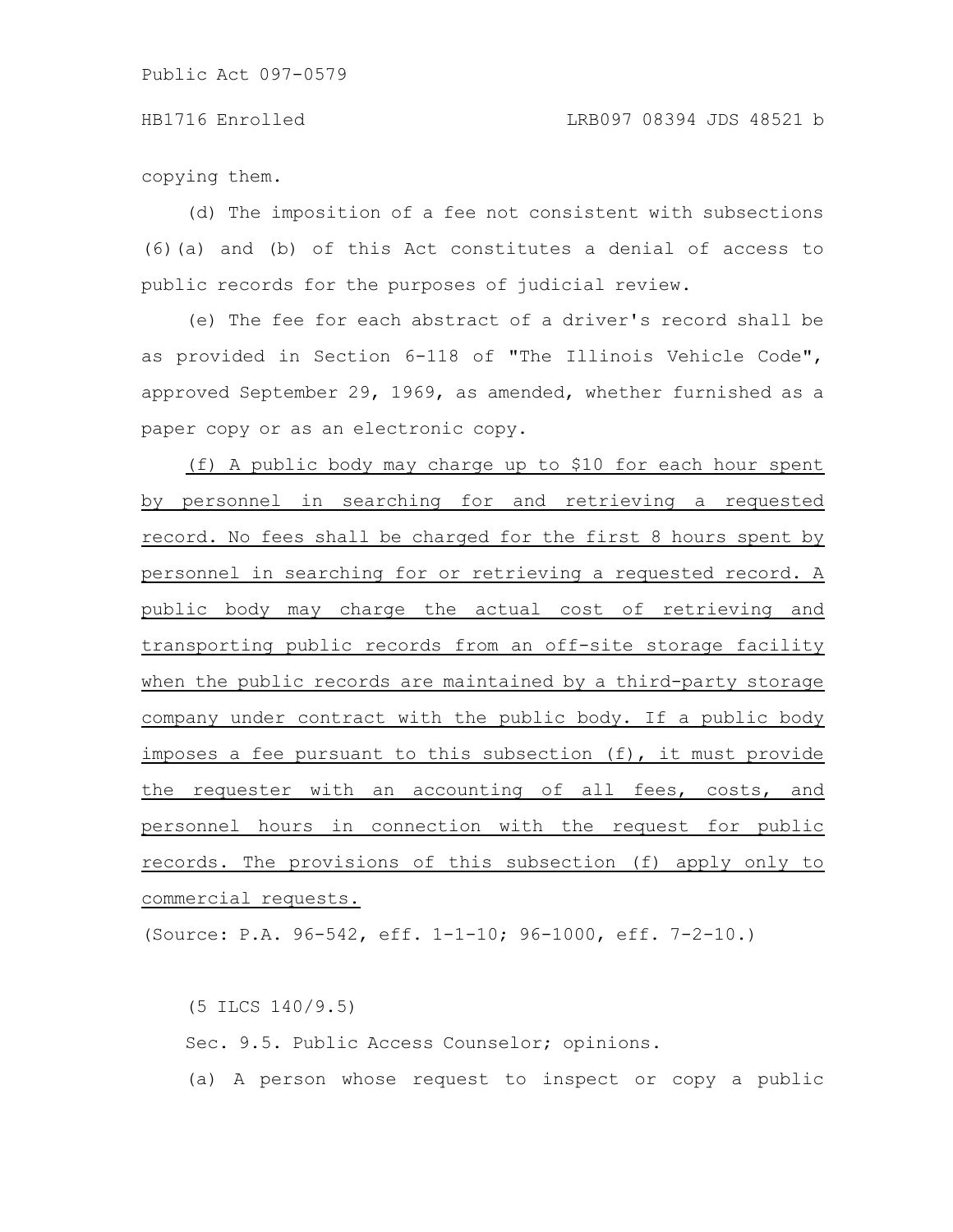record is denied by a public body, except the General Assembly and committees, commissions, and agencies thereof, may file a request for review with the Public Access Counselor established in the Office of the Attorney General not later than 60 days after the date of the final denial. The request for review must be in writing, signed by the requester, and include (i) a copy of the request for access to records and (ii) any responses from the public body.

(b) A person whose request to inspect or copy a public record is made for a commercial purpose as defined in subsection (c-10) of Section 2 of this Act may not file a request for review with the Public Access Counselor. A person whose request to inspect or copy a public record was treated by the public body as a request for a commercial purpose under Section 3.1 of this Act may file a request for review with the Public Access Counselor for the limited purpose of reviewing whether the public body properly determined that the request was made for a commercial purpose. A public body that a request for records, and asserts that the records are exempt under subsection  $(1)(e)$  or  $(1)(f)$  of Section 7 of this the time periods provided for responding request, provide written notice to the requester and the Public eess Counselor of its intent to deny the request  $part.$  The notice shall include: (i) a copy access to records; (ii) the proposed public body; and (iii) a detailed summary of the public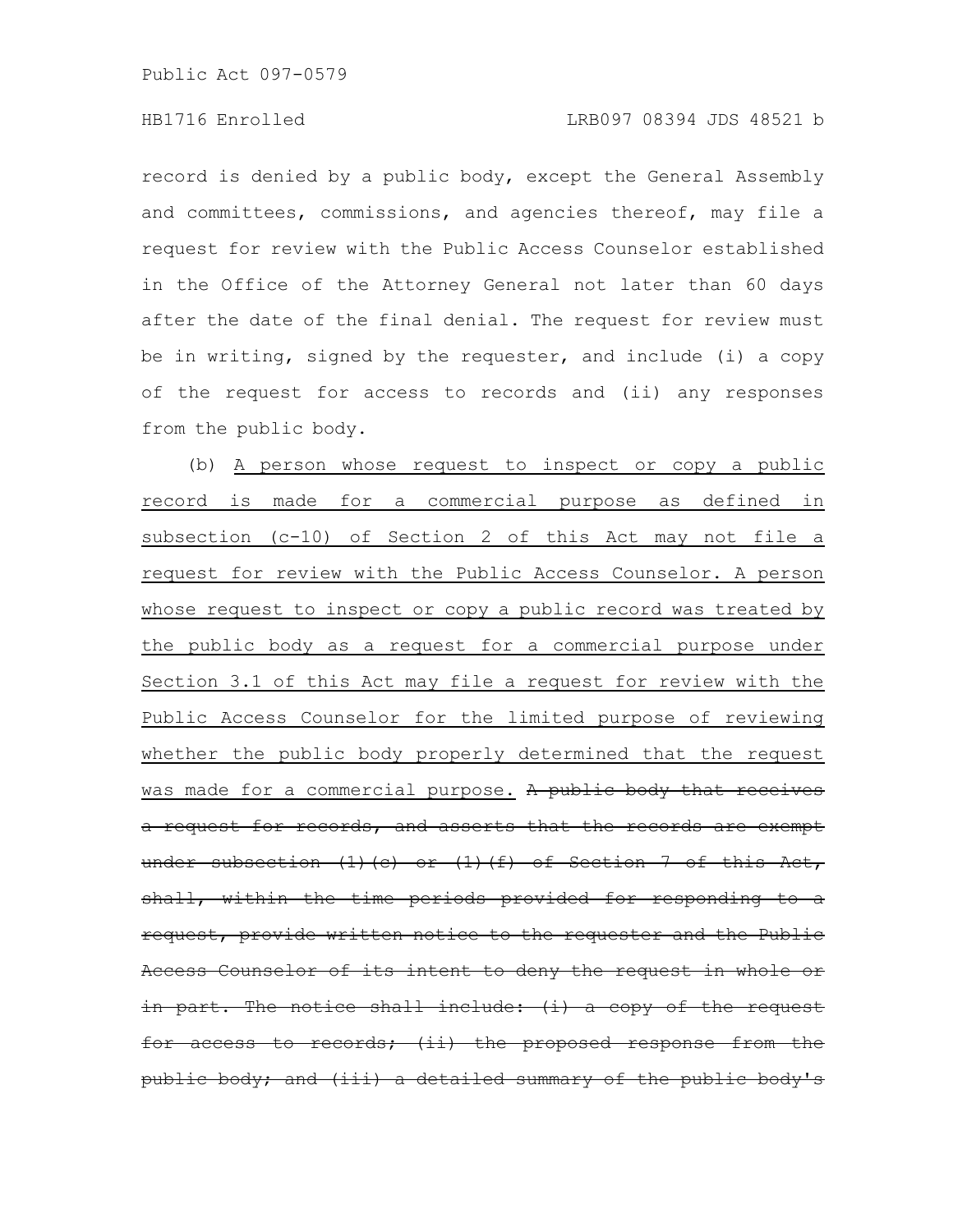basis for asserting the exemption. Upon receipt of a notice of to deny from a public body, the Public Access Counselor shall determine whether further inquiry is warranted. Within 5 working days after receipt of the notice of Public Access Counselor shall notify the public body requester whether further inquiry is warranted. If the Public Access Counselor determines that further inquiry is warranted, the procedures set out in this Section regarding the review of denials, including the production of documents, shall also be applicable to the inquiry and resolution of a notice of intent to deny from a public body. Times for response or compliance by the public body under Section 3 of this Act shall be until the Public Access Counselor concludes his or her inquiry.

(c) Upon receipt of a request for review, the Public Access Counselor shall determine whether further action is warranted. If the Public Access Counselor determines that the alleged violation is unfounded, he or she shall so advise the requester and the public body and no further action shall be undertaken. In all other cases, the Public Access Counselor shall forward a copy of the request for review to the public body within 7 business working days after receipt and shall specify the records or other documents that the public body shall furnish to facilitate the review. Within 7 business working days after receipt of the request for review, the public body shall provide copies of records requested and shall otherwise fully cooperate with the Public Access Counselor. If a public body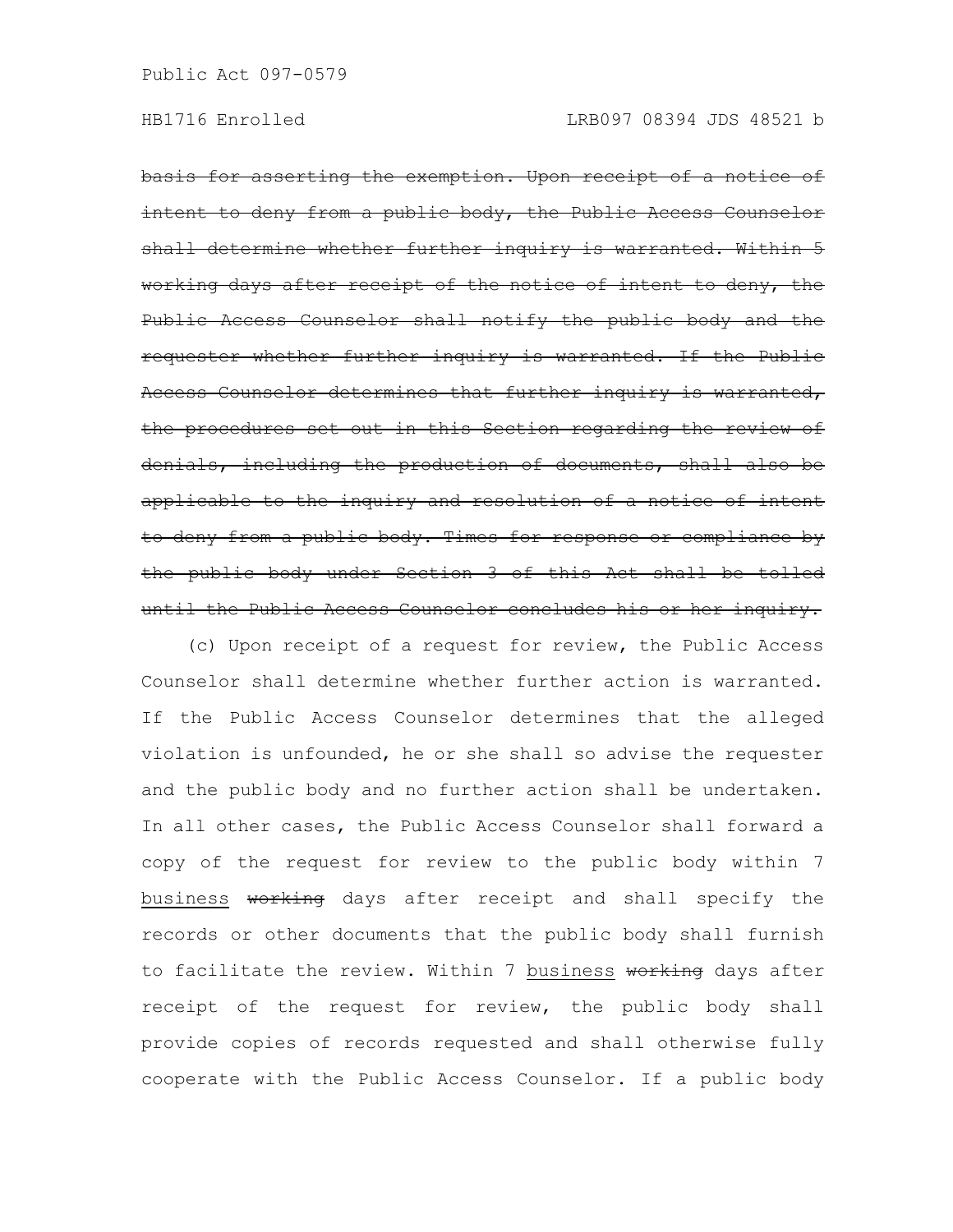# HB1716 Enrolled LRB097 08394 JDS 48521 b

fails to furnish specified records pursuant to this Section, or if otherwise necessary, the Attorney General may issue a subpoena to any person or public body having knowledge of or records pertaining to a request for review of a denial of access to records under the Act. To the extent that records or documents produced by a public body contain information that is claimed to be exempt from disclosure under Section 7 of this Act, the Public Access Counselor shall not further disclose that information.

(d) Within 7 business working days after it receives a copy of a request for review and request for production of records from the Public Access Counselor, the public body may, but is not required to, answer the allegations of the request for review. The answer may take the form of a letter, brief, or memorandum. The Public Access Counselor shall forward a copy of the answer to the person submitting the request for review, with any alleged confidential information to which the request pertains redacted from the copy. The requester may, but is not required to, respond in writing to the answer within 7 business working days and shall provide a copy of the response to the public body.

(e) In addition to the request for review, and the answer and the response thereto, if any, a requester or a public body may furnish affidavits or records concerning any matter germane to the review.

(f) Unless the Public Access Counselor extends the time by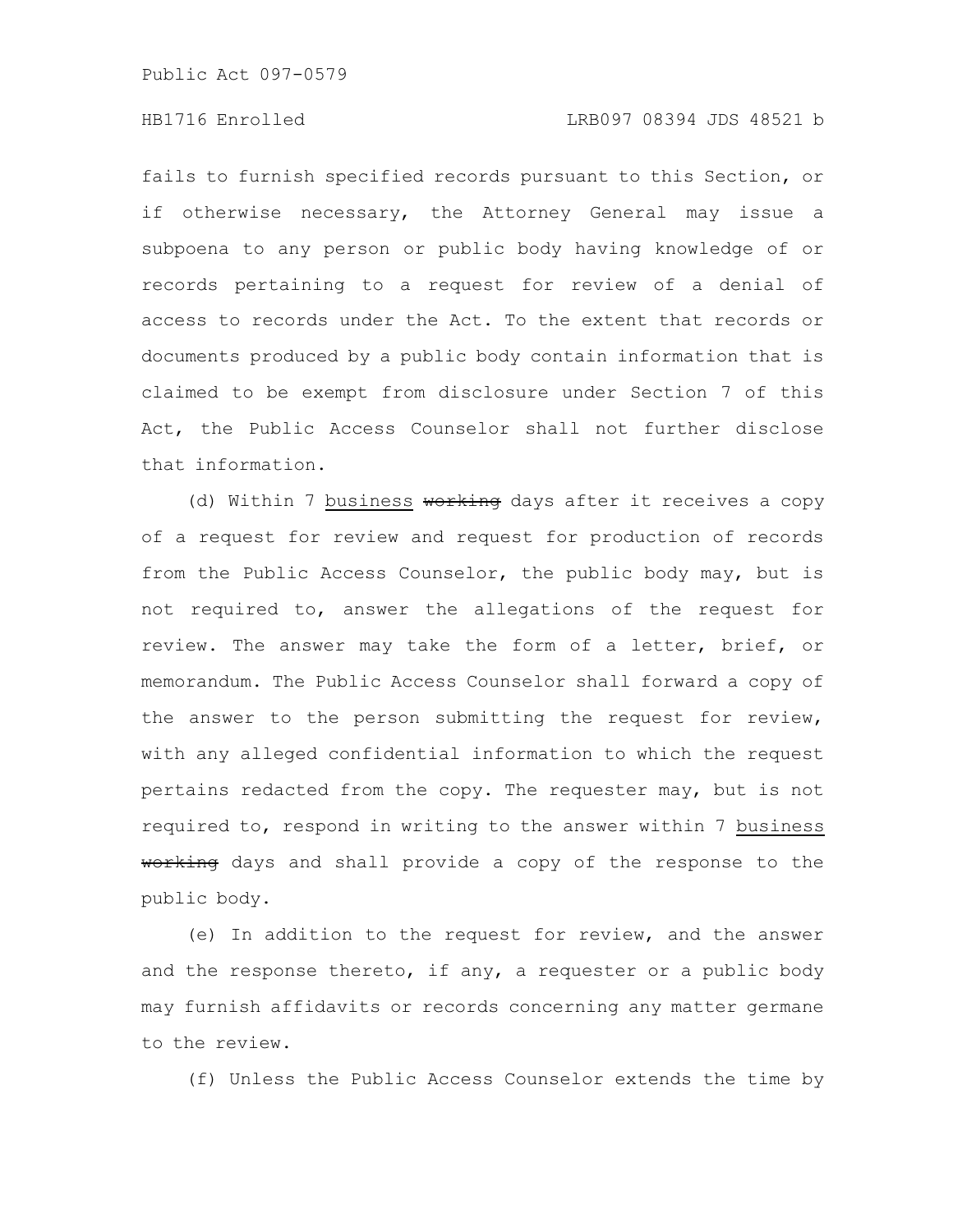# HB1716 Enrolled LRB097 08394 JDS 48521 b

no more than 30 21 business days by sending written notice to the requester and the public body that includes a statement of the reasons for the extension in the notice, or decides to address the matter without the issuance of a binding opinion, the Attorney General shall examine the issues and the records, shall make findings of fact and conclusions of law, and shall issue to the requester and the public body an opinion in response to the request for review within 60 days after its receipt. The opinion shall be binding upon both the requester and the public body, subject to administrative review under Section 11.5.

In responding to any request under this Section 9.5, the Attorney General may exercise his or her discretion and choose to resolve a request for review by mediation or by a means other than the issuance of a binding opinion. The decision not to issue a binding opinion shall not be reviewable.

Upon receipt of a binding opinion concluding that a violation of this Act has occurred, the public body shall either take necessary action immediately to comply with the directive of the opinion or shall initiate administrative review under Section 11.5. If the opinion concludes that no violation of the Act has occurred, the requester may initiate administrative review under Section 11.5.

A public body that discloses records in accordance with an opinion of the Attorney General is immune from all liabilities by reason thereof and shall not be liable for penalties under